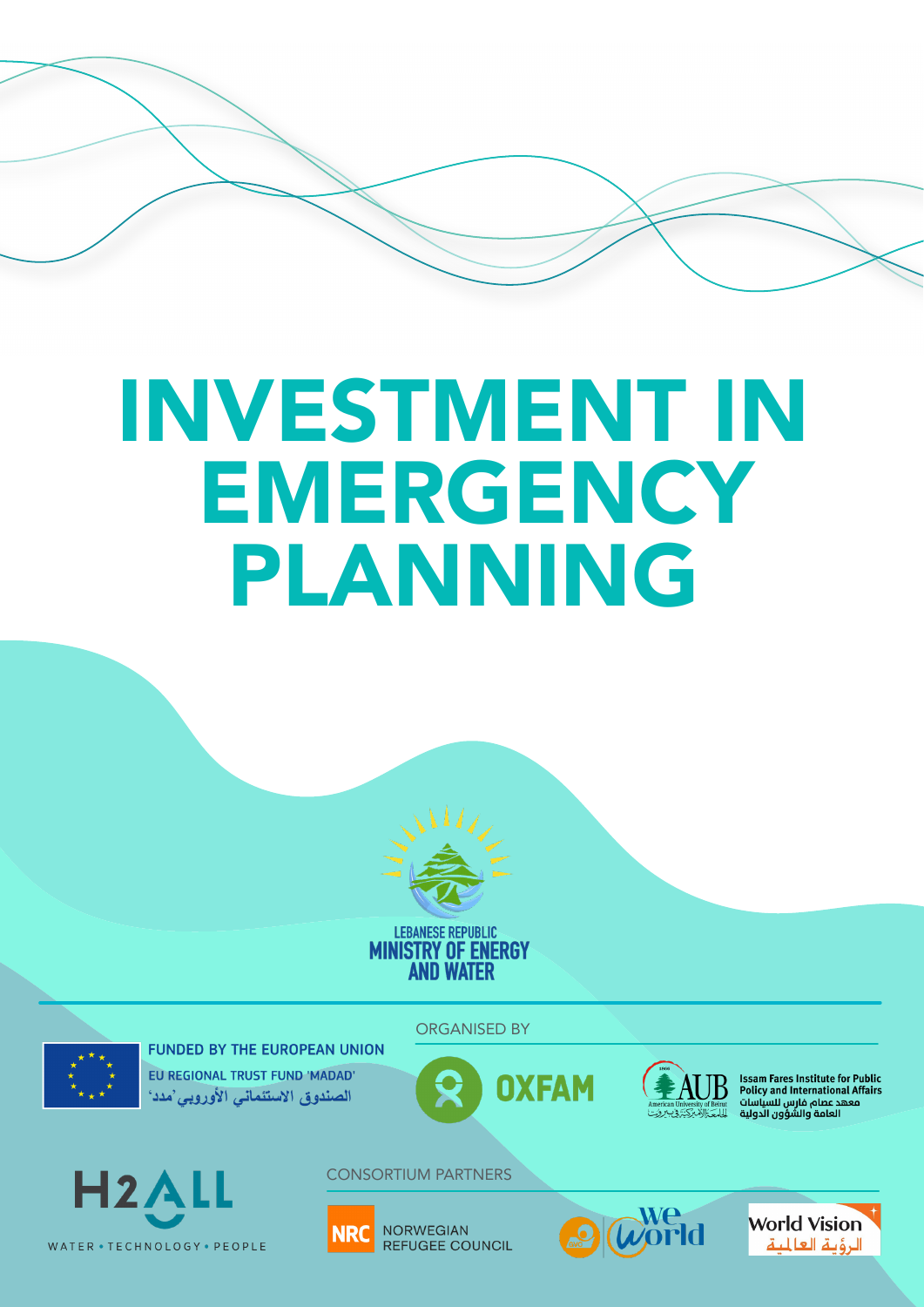# **SUMMARY**

Disasters, whether natural or manmade, are unpredictable and heavily disrupt all sectors, one of which is the water sector. In Lebanon specifically, water supply emergencies vary from single incidents to prolonged crises. This heavily affects the population and in particular the most vulnerable. This policy brief aims to shed light on the need to invest in an emergency response plan in Lebanon. The document showcases case studies of previous responses in other countries, then follows through by giving an overview of the Lebanese context and relevant actors. Finally, the brief provides recommendations at different levels in order to assist in next steps.

This policy brief is based on the research paper "INVESTMENT IN EMERGENCY PLANNING" prepared by the Climate Change and Environment Program at the Issam Fares Institute for Public Policy and International Affairs (IFI) at the American University of Beirut (AUB) and commissioned by Oxfam (as part of the H2All Consortium) for the third edition of the Lebanon Water Forum (2019), with assistance of the European Union Regional Trust Fund in Response to the Syria Crisis - The Madad Fund, and with the partnership of the Ministry of Energy and Water.

This publication was produced with the financial support of the European Union. Its contents are the sole responsibility of Oxfam and IFI and do not necessarily reflect the views of the European Union.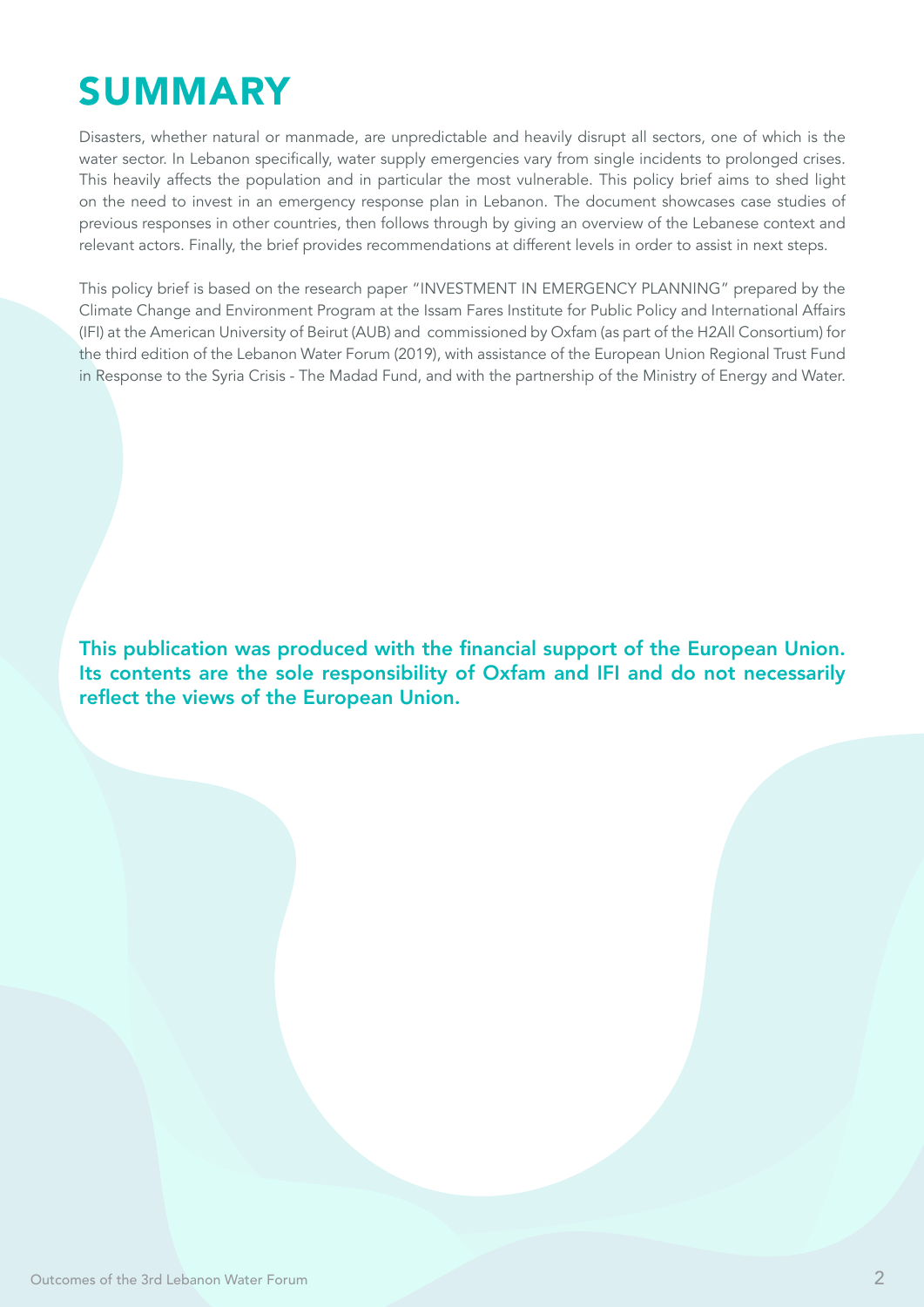# LIST OF ACRONYMS

| <b>CCA</b>      | Climate change adaptation                                                                 |  |  |
|-----------------|-------------------------------------------------------------------------------------------|--|--|
| CC <sub>U</sub> | Climate Change Coordination Unit                                                          |  |  |
| <b>CDR</b>      | Council for Development and Reconstruction                                                |  |  |
| <b>CEDRE</b>    | Conference Economique pour le Developpement par les Reformes et avec les En-<br>treprises |  |  |
| <b>CNRS</b>     | National Council for Scientific Research                                                  |  |  |
| <b>CWA</b>      | Central Water Agency                                                                      |  |  |
| <b>DRM</b>      | Disaster Risk Reduction Management Unit                                                   |  |  |
| <b>FAO</b>      | Food and Agriculture Organization                                                         |  |  |
| <b>IWRM</b>     | Integrated water resources management                                                     |  |  |
| <b>LRA</b>      | Litani River Authority                                                                    |  |  |
| <b>LRC</b>      | Lebanese Red Cross                                                                        |  |  |
| <b>MEW</b>      | Ministry of Energy and Water                                                              |  |  |
| <b>MoA</b>      | Ministry of Agriculture                                                                   |  |  |
| <b>MoE</b>      | Ministry of Environment                                                                   |  |  |
| <b>NAPCD</b>    | National Action Plan to Combat Desertification                                            |  |  |
| <b>NDCs</b>     | Nationally determined contributions                                                       |  |  |
| <b>NWSS</b>     | National Water Sector Strategy                                                            |  |  |
| <b>RWD</b>      | <b>Regional Water Directorates</b>                                                        |  |  |
| <b>WE</b>       | <b>Water Establishment</b>                                                                |  |  |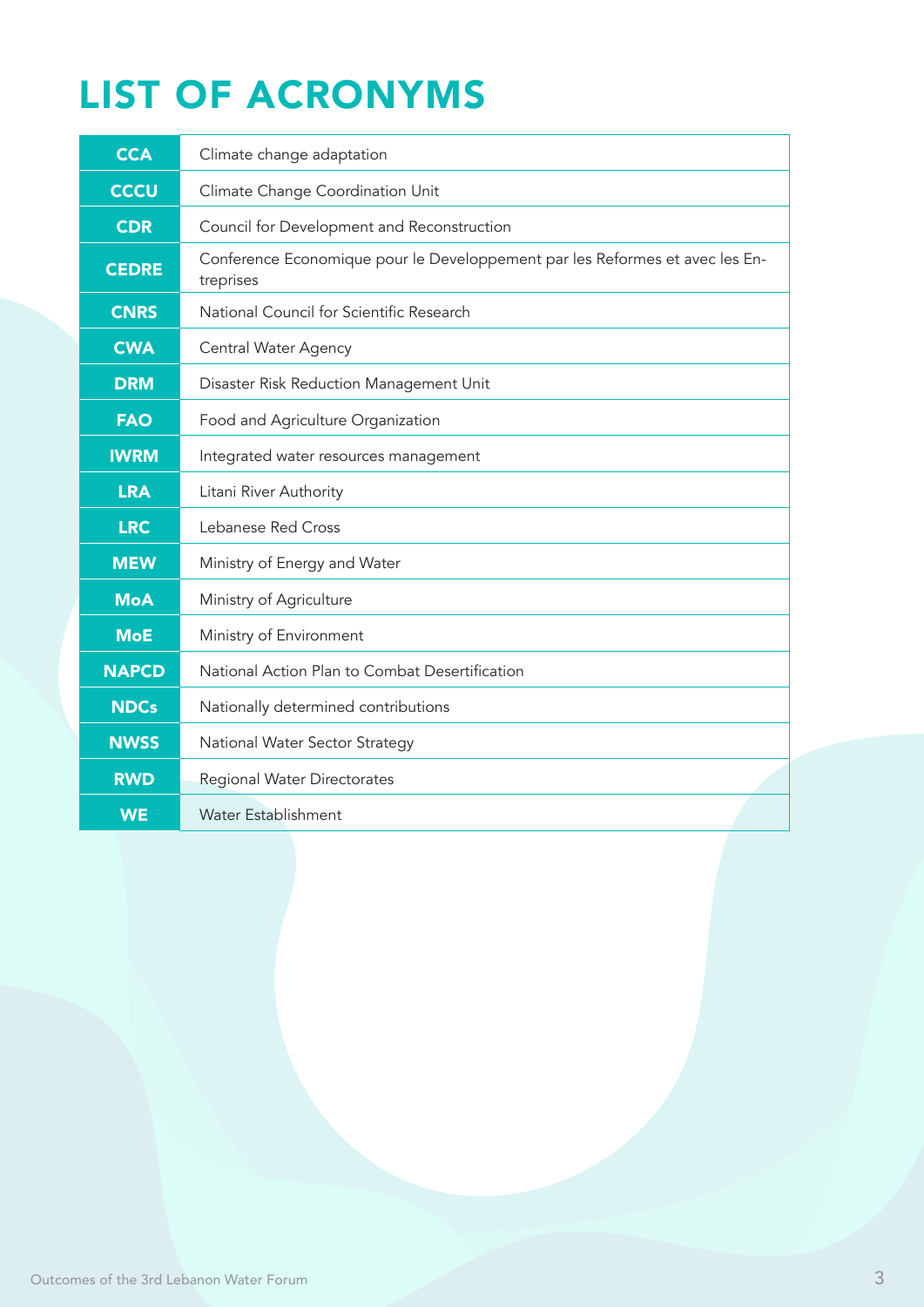# INTRODUCTION

Disasters (natural or manmade) may not always be averted and such events often wreak havoc along their paths. The water sector is not immune to such disasters. There is a need to invest in an emergency response plan in Lebanon in order to deal with such events. An emergency response plan in the water sector is a document or series of documents that provide steps in response to, and recovery from, incidents related to situations of emergency. "Emergency planning is an ongoing process. It never really ends. The emergency operations plan is a living document, one that will constantly need revision and adjustment. It grows and changes as the organization changes and improves after testing and real-life experiences" (Smith, 2014).The capability of water sector staff to respond rapidly in emergencies will serve to avert complications in services; damage to water systems and protect end user's safety. If a country is prepared to respond, the impact of the disaster's damage could be reduced. Investing in emergency planning to secure what needs to be acquired or what needs to be set in motion in case a disaster strikes requires preparedness, mitigation, response, and transition to normalcy.

### Emergency Situations and Expected Impacts

Emergency situations related to water supply in Lebanon may vary from single intense incidents to protracted crises, which are prolonged emergencies that often combine natural disasters along with risk multipliers (Maxwell et al., 2011). Risk multipliers are natural or human causes, which exacerbate existing risks (Maxwell et al., 2011). Emergency situations can occur due to natural or anthropogenic causes. Table 1 gives examples of some of these emergencies.

|  |  | Table 1. Types of Disasters that may be Faced |
|--|--|-----------------------------------------------|
|  |  |                                               |

| <b>Natural</b>                     |  | <b>National Council for Scientific Research</b> |  |
|------------------------------------|--|-------------------------------------------------|--|
| Volcanoes                          |  | War                                             |  |
| Famine                             |  | Cyber-attack                                    |  |
| Hurricanes, Tornados, and Cyclones |  | Biological/chemical threat                      |  |
| <b>Extreme Temperatures</b>        |  | Displacement                                    |  |
| Lightning                          |  | Terrorism                                       |  |
| Earthquakes                        |  | Civil disorder                                  |  |
| Landslides                         |  | Crime                                           |  |
| Droughts                           |  | Financial & Economical                          |  |
| Extreme precipitation and flooding |  | Negligence                                      |  |
| <b>Wildfires</b>                   |  | Structural fails                                |  |
| <b>Diseases</b>                    |  | Transportation accidents                        |  |
| Displacement                       |  | Contamination                                   |  |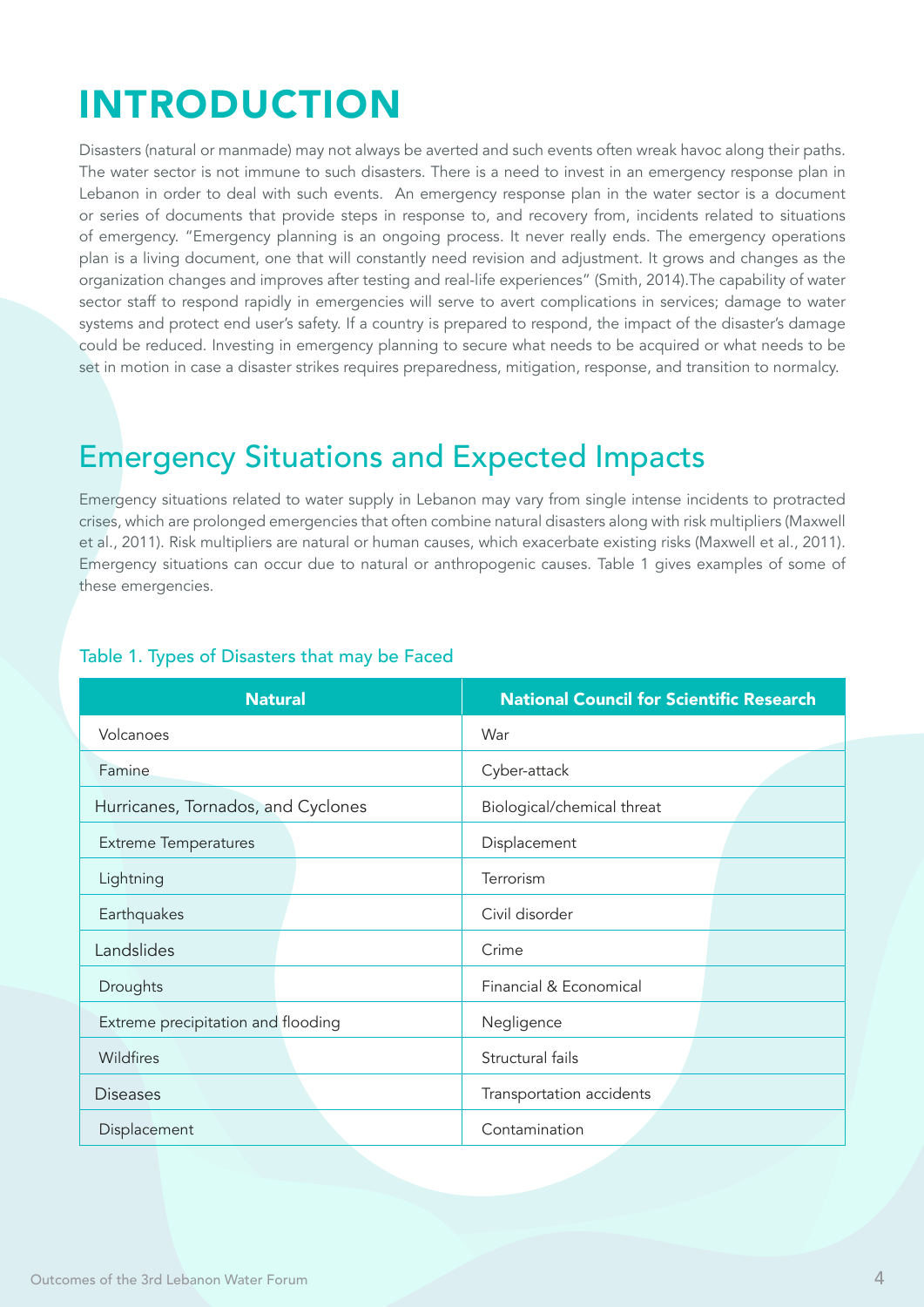Lebanon is vulnerable to disasters and crises from multiple sources including natural hazards and human induced disasters (CNRS and FAO 2018). Some of the main disasters to consider are floods and droughts due to climate change. The main expected changes in climate are higher temperatures, less reliable precipitation, and more extreme events (in terms of both precipitation and temperature). This in turn will increase the intensity of droughts and floods (Verner, 2012). These changes will create major risks for all sectors related to the water sector, including the agriculture sector. Soil moisture and surface waters will experience decreased flows which will impact agriculture production for example. Moreover, due to higher temperatures, all water storage is likely to suffer increased evaporation. Higher temperatures will also increase crop water demand (McDonnell & Ismail, 2012). These changes will pose challenges on all communities especially those relying on agriculture for a living with a disproportionately negative impact on the poor (World Bank, 2016).

Governments should invest in emergency planning because whenever institutional responses to water issues are poor; social disorder, civil unrest, and protests often ensue as has been observed in Iran, Yemen, Iraq and Algeria (Ward & Ruckstuhl, 2017). Even though water issues were not the direct cause in the Syrian crisis, the Syrian government's policies, practices, and failed institutional responses to develop sustainable and equitable access was an indirect cause of fragility. This has contributed to the escalation of the Syrian crisis (de Châtel, 2014; Swain & Jägerskog, 2016).

#### Emergency Planning and Investment

Organizations can learn from incidents beyond their own sectors and by applying the lessons learned from the common themes to explore the resilience of their emergency plans (Crichton et. al 2009). Science-based and effective investment in emergency planning and management is distributed along the following stages by order of importance (Song and Chen, 2014):

- 1. Mitigation Overall reduction stage: Identification and evaluation of risks and hazards. The higher the risk, the more urgent need to prioritize mitigation of the specific vulnerability.
- 2. Preparedness Emergency readiness stage: Planning, training, procuring necessary equipment, and testing and updating plans.
- 3. Rescue and response stage: Deploy rescue teams and execute response plans
- 4. Recovery and reconstruction stage Returning to normalcy: Restoring affected areas, sectors, facilities to their previous state.

Preparedness and early action avoid or decrease consequential treatment and reconstruction of emergency situations. Investment optimization is by far the most useful in saving resources, especially when said resources are scarce; and in reducing investment pressure in advance (Song and Chen, 2014). Investing in emergency planning should answer the question of what the difference of losses between results in the scenario without preparedness will be and in the scenario with preparedness. Without an emergency plan, the time between an emergency being declared and the start of response efforts and financial losses would be greater; the contribution to response's effectiveness would be lower in quality; environmental safety and indirect effects – any spillover effects attributable to the investment would not be calculated or foreseen (PwC, 2017).

#### Return on Investments

There are different types of return on investment in emergency planning (PwC, 2017).

- Prepositioning of emergency relief items and infrastructure procured internationally demonstrate consistently strong financial, time and carbon savings. Prepositioning of locally procured items has roughly neutral financial and carbon impact and saves time toward emergency response.
- Investments related to staff training show very high proportional returns partly because of the relatively low cost and their repeated use without further investment is repeated without further investment.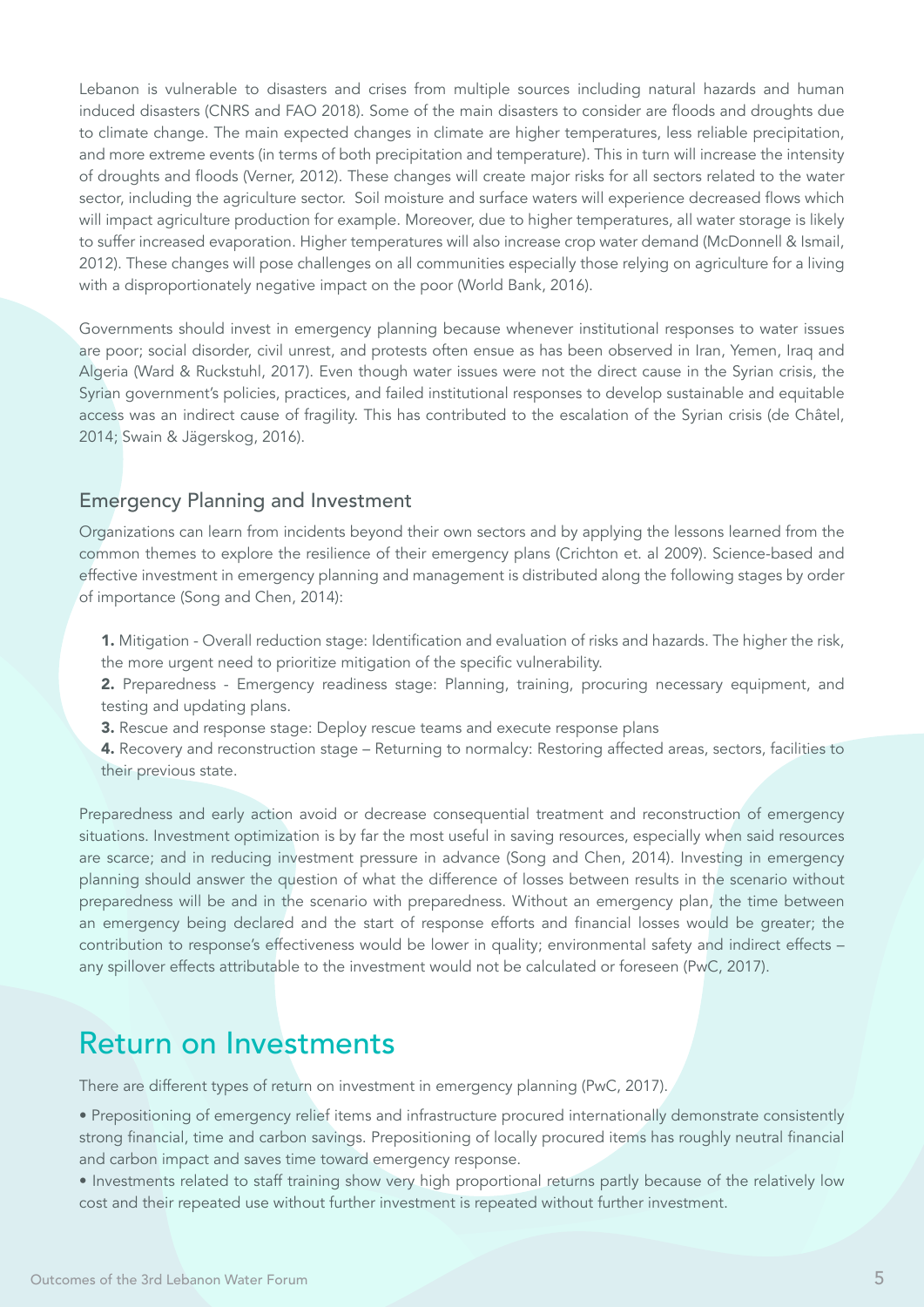• Investments in infrastructure generally require longer payoff time due to high costs, but can have the greatest savings in absolute terms.

• Emergency preparedness investments related to information and data management and systems show very significant returns in terms of cost and time savings. They also result in improvement in the quality of response because of the availability of more reliable data.

• Emergency preparedness investments that have a joint effort rather than one actor show good returns in terms of quality of response, financial and time.

A large number of emergency plan investments showed a decrease in response time and about 1.8x savings on average across the lifetime of the investment.

### Risk Assessment

Risk assessment models offer an all-inclusive view on risk at a defined level of investments. Risk assessment is highly important especially in conditions where there is a lot of stress on the concerned sector and where many related trigger events are highly probable to occur (Deloitte, 2017).

• Building models and scenarios are essential, both for risk assessment along the "with and without" emergency planning scenarios when the method is being used to build a business model; the user must accept that the method is forward looking.

• Use the risk scenarios and models developed through existing country processes, such as contingency planning with the government and risk analysis and planning work.

- The return on investment relies on estimations.
- Risk scenarios should be specific to the geographic area of study.

• Data must fully cover all the investment components in the "with and without" emergency planning scenarios. When data is impossible to collect in some cases, scientific assumptions are sufficient.

Risk assessment was conducted by the National Council for Scientific Research (CNRS) on the agriculture sector only, and it determined that the biggest economic losses are seasonal crops, fruit trees, greenhouses and permanent crops, as well as forestry, livestock, and fishery sectors. Economic cost of the damages was estimated to be highest from floods while landslides and erosion were the least costly. Table 2 summarizes the findings of the CNRS study.

| <b>Type of Disaster</b> | Cost (USD)  |
|-------------------------|-------------|
| Floods                  | 330 million |
| Cold waves              | 241 million |
| Winter storms           | 212 million |
| Heavy rainfall          | 177 million |
| Heat waves              | 149 million |
| Wildfires               | 125 million |
| Strong wind             | 93 million  |
| Landslides/land erosion | 74 million  |

#### Table 2. Cost of Disasters on the Agricultural Sector (CNRS and FAO 2018)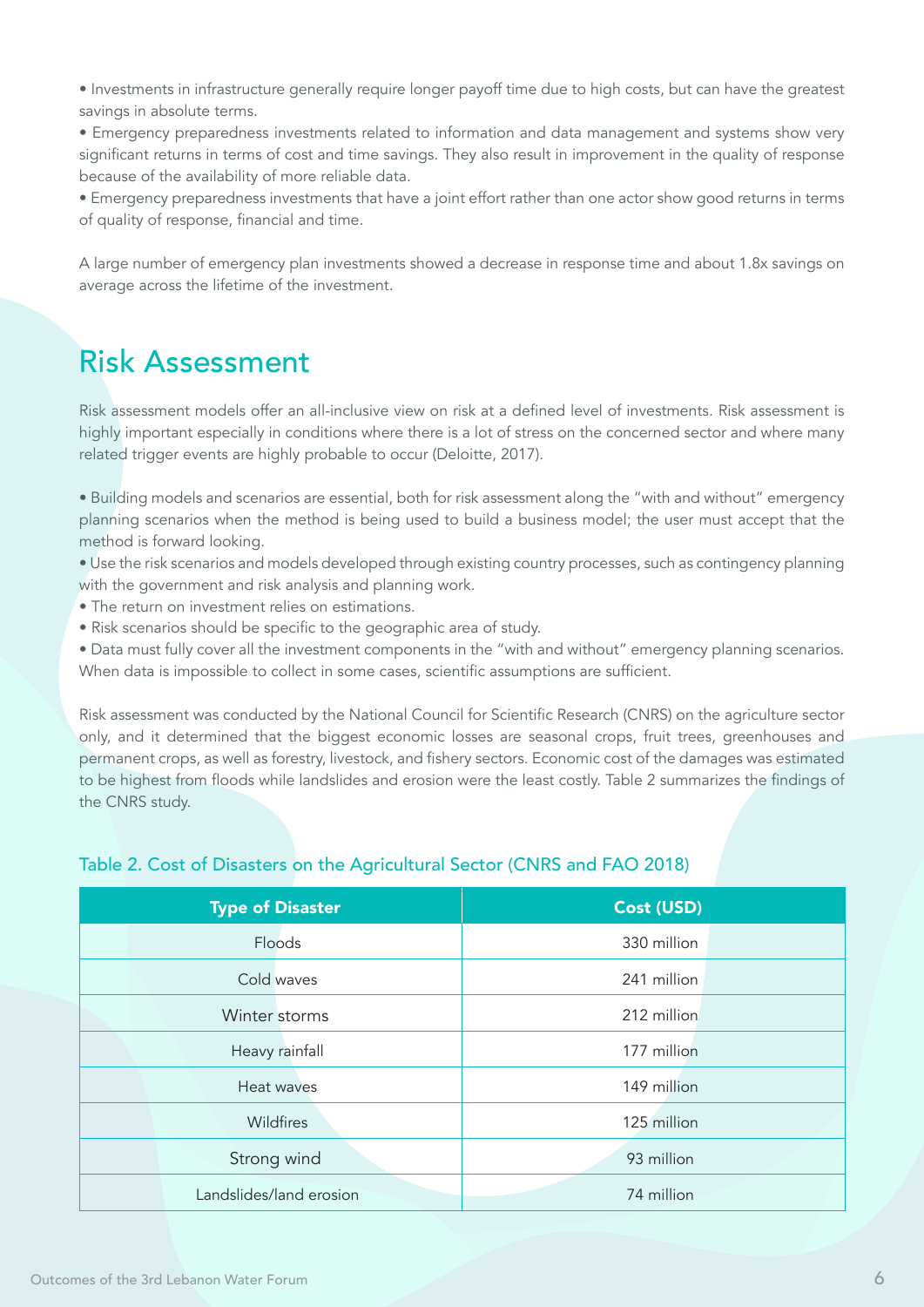# CASE STUDIES

### Sondrio Italy response to floods

An example of a failed or non-existent emergency response plans to floods the case of Sondrio, Italy caused by a confluence of natural events – landslide and intense rainfall. A flood event occurred in multiple cities, including the city of Sondrio, due to the formation of a barrage in Spriana as a result of a local landslide. A lake formed behind the barrage which was subsequently breached. This led to flooding and mass debris transportation into Sondrio city and caused destruction in villages, road closures, and high-water level threats. The mass of debris and mud ran about 1.5 km downstream and generated a mud wave that was 35m high which traveled about 2.7 km (Crosta et. al, 2003). The events coincided with a change of government in Italy in 1987, which resulted in a quasi-political vacuum inhibiting proper response to the emergency (Alexander, 1982).

Borujeni et. al (2018) developed an updated plan which was adopted by the government; including the mayor, police, firefighters, red cross, NGOs, and the national gas company, with the aim to establish an administrative, organizational, and operational procedure to respond effectively to flooding emergencies. It is designed to maximize human safety, minimize structural damage, recognize roles and duties of trained staff, identify resources, assure responsive communication between all parties and restore normalcy after the event. The plan is broken down into five phases of monitoring, warning, alert, emergency, and restoration to normalcy).

#### Phase 1: Monitoring

• Monitoring and assessing risks (population density, season, high risk zones, which enables the establishing thresholds for alert)

• The above would provide early warning systems

• Informing public with bulletin on the mass media, on the website of the municipality and available public places (schools, companies…)

#### Phase 2: Warning

- Running and analyzing models
- Informing public through mass communication systems
- Revising road systems and mass evacuation routes and safety of transport infrastructures

#### Phase 3: Alert

- Evacuation into low risk flooding zones and highlands
- Evacuation of vulnerable people
- Dealing with mass traffic jams.
- Preparation of healthcare systems

#### Phase 4: Emergency

- Declaring state of emergency
- Ask for external help from adjacent cities and towns
- Mobilizing technical personnel (firemen and police)
- Actions to prevent and/or mitigate electricity blackouts and water supply facilities damages.
- Providing medical and survival supply kits for the general public
- Managing available resources
- Using emergency lines in case of total blackouts
- Ongoing monitoring of weather and updating flood maps according to the situation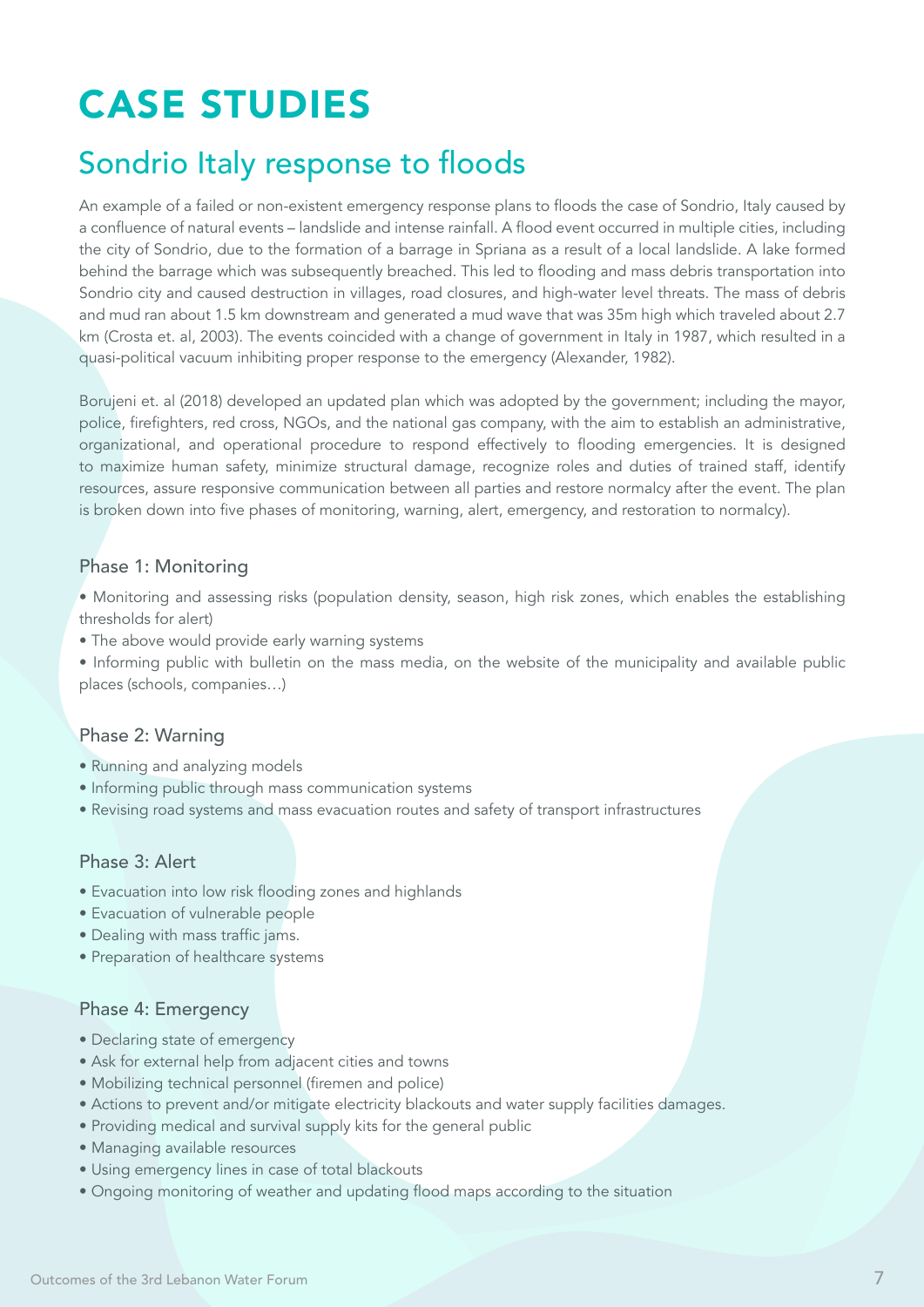#### Phase 5: Normalcy

- Damage assessment
- Economic aids
- Decontamination of water resources
- Managing debris
- Managing debris and flooded buildings.
- Search and rescue parties

#### Greece response to drought

Drought in Greece (2006-2007 in particular), highlighted the vulnerability of the society to these natural hazards by reducing production of crops and by jeopardizing the constant supply of water. The situation in Greece is defined by limited availability of water resources as well as certain disastrous situations where this limitation of water is aggravated by pollution incidents. The result is connected to both inadequacy of water resources and limitation of required infrastructure and institutions for water management.

The Greek government ratified the UN's convention for combating desertification (UNCCD, 1997) with a law. The law combines multidisciplinary and cross sectoral composition of representatives from various ministries, universities, research institutes and non-governmental organizations. The structure is as follows:

- Two representatives from Ministry of rural development and food.
- One representative from the Ministry for the Environment, Physical Planning and Public Works.
- One representative from the Ministry of National Economy.
- One representative from the Ministry of Development.
- One representative from the Ministry of Foreign Affairs.
- Two representatives from research institutes.
- Three academia representatives.
- One representative of NGOs active in the field of desertification.
- One university professor with expertise in soil science.
- One university professor with expertise in meteorology.

The fourteen members of the Committee are appointed by the Minister of Rural Development and Food upon recommendation by the involved Ministries, Authorities and Institutes. Along with the mentioned above, several Local Committees in each administrative region of the country were established in order to proceed with restructuring and further invigoration of the implementation of the UNCCD and its monitoring procedures.

Moreover, National Action Plan to Combat Desertification (NAPCD) provided guidelines, principles, and strategic objectives in policies to reverse already occurring desertification and prevent new occurrence:

- Fully apply all measures described in NAPCD,
- Incorporate the policies and measures described in the NAPCD into regional and local development plans,
- Implement the NAPCD through coordinated and integrated local projects securing the consent and Active participation of all related stakeholders,

• Develop local agencies that will undertake responsibility for coordination and implementation of NAPCD's policies and measures at local level,

• Elaborate and implement projects, studies and strategies required additionally to those described in the NAPCD for combating desertification at local level,

• Implement the NAPCD starting with six priority sectors, i.e. water sector, agriculture, forests, pastures, wildlife and biodiversity, socio-economic sector and operation of competent agencies.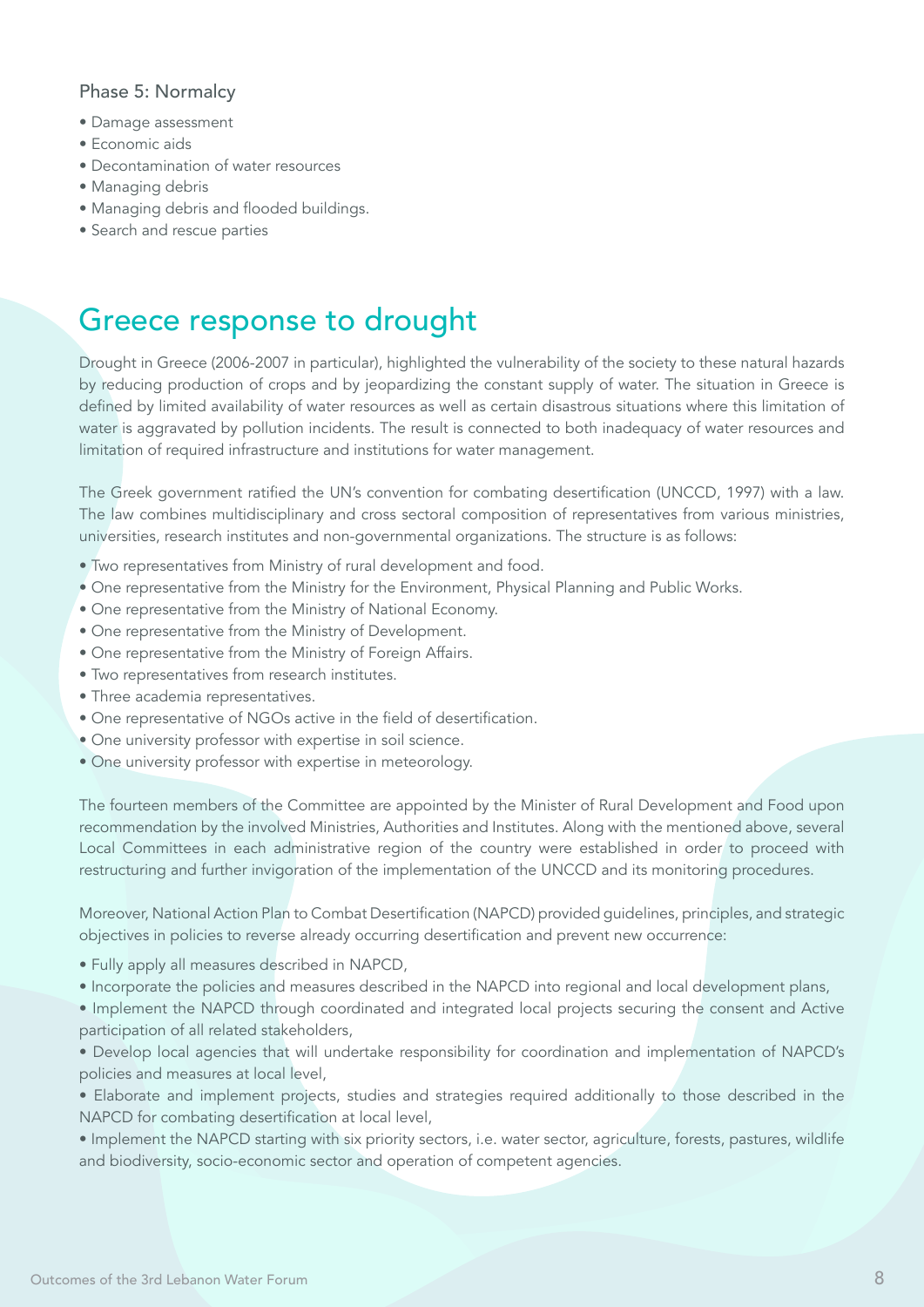The strategies in terms of water resources management were the following:

• Implementation of the EU Water Framework Directive (WFD) 2000/60 – to contribute to the mitigation of the effects of droughts. The directive also aims to identify drought at an early stage in order to be prepared to undertake emergency measures. Moreover, a presidential legislation was passed which emphasized the ecological functions of water, river basin management approach, economic evaluation and full-cost pricing of water services.

• Establishment of Central Water Agency (CWA) and Regional Water Directorates (RWD)

• Preparation of integrated water resources management (IWRM) plans for water districts: Management plans for river basins encompass compulsory measures and monitoring programs as well all required data, information and assessments for the protection and management of water resources aiming at addressing water supply and scarcity issues.

• Extension of the water storage facilities (reservoirs and artificial water recharging).

### Management of scarce resources - Cyprus policy reforms

Cyprus is an example of an island enduring water problems, leading to a continuous political conflict. However, due to their investment in emergency planning to droughts and scarce water resources, Cyprus is an excellent case for examining how an integrated policy can help to ensure safe water supply in areas of conflict. Policy reforms have considered the following (Joo Park, 2020):

- Ownership of water and water management to be divided into territories; their studies reinterpreted extraterritorial conditions of contemporary Cyprus and a plan to realign the island's water system through the creation of a new post-national territory.
- New water networks to minimize the gap between water supply and demand via transportation of rainwater from the roofs of domestic households through downpipes into storage tanks.
- Strategies to consider political and social issues for future urbanization, where new urban areas should be designed with self-sufficient water systems.
- Recycling and use of tertiary treated wastewater for groundwater recharge and agriculture.
- Desalination plant.
- Public campaigns and education promoting conservation.

The three case studies presented highlight two main issues – first, the need for policies that ensure coordination, cooperation, and timely responsiveness by the relevant authorities concerned with the various forms of waterrelated emergencies; and second the need for plans to be clearly outlined and which are automatically triggered independently of governments.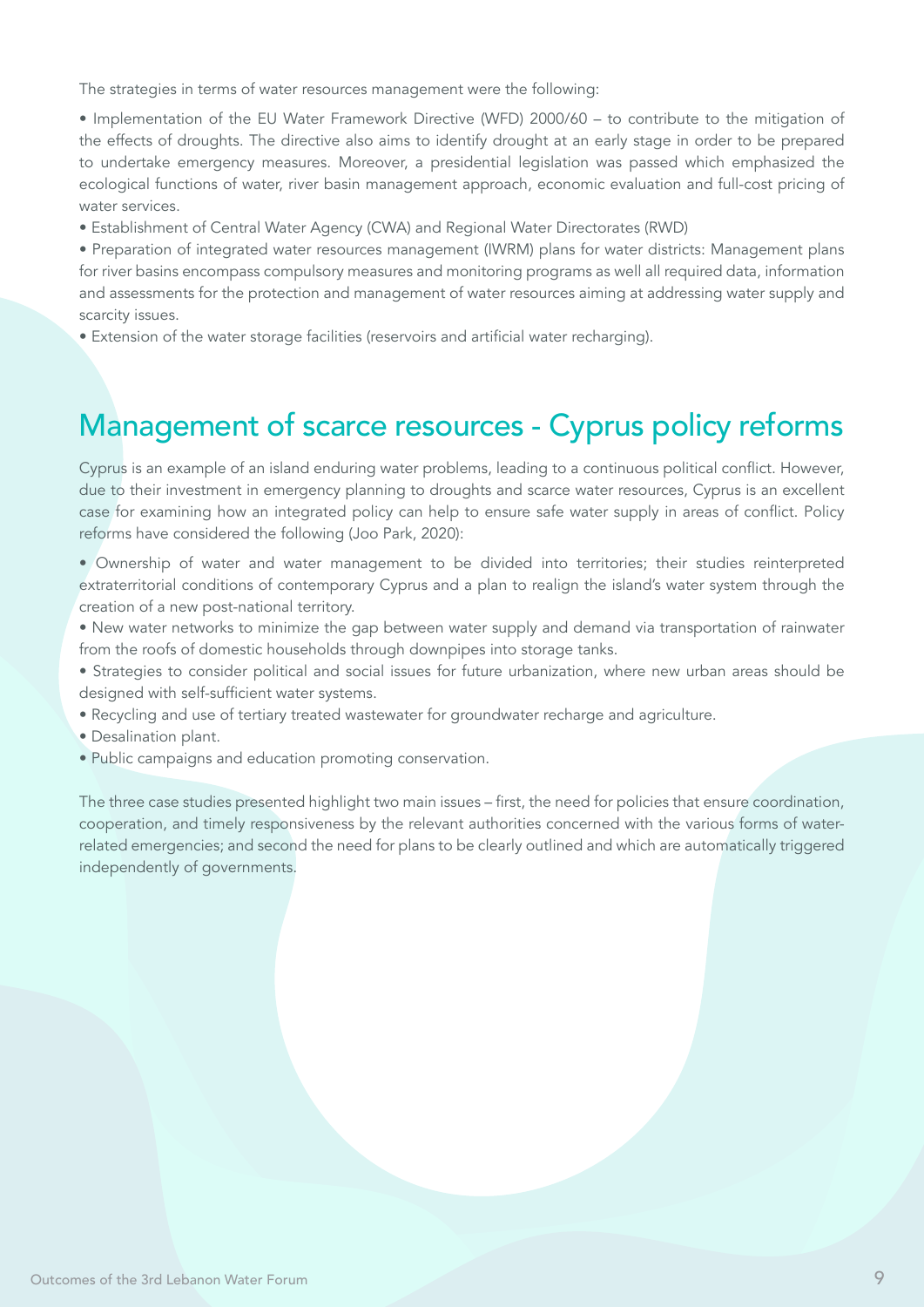# CURRENT SITUATION IN LEBANON

Existing policies and plans have failed to address and prepare Lebanon for the many water related emergencies. Current events (namely COVID-19 pandemic, economic crisis, and the Beirut Port explosion of August 4, 2020) have shown that the connectivity and coordination between the various branches of the government are poor and the lack of investment in assets and infrastructure are glaring. Progress has been made by branches of the Lebanese government and international organizations operating in Lebanon in addressing climate change related disaster risk. Leading these efforts is the Climate Change Coordination Unit (CCCU) of the Ministry of Environment (MoE), the Ministry of Agriculture (MoA), the Disaster Risk Reduction Management Unit (DRM), the National Centre for Scientific Research, the Food and Agriculture Organization (FAO), and the Lebanese Red Cross (LRC).

### Ministry of Environment – CCCU

The CCCU covers all sectors: energy, transport, agriculture, forests and land use, water and wastewater, industrial processes, solid waste, tourism, public health, and coastal zones. Within these sectors, they focus on adaptation, mitigation and means of implementing climate change action. The CCCU reports on the progress Lebanon has made in reducing GHG emissions and in achieving the country's nationally determined contributions (NDCs). One of the main goals of the unit is to improve climate change governance through developing national and sectorial plans to coordinate climate change initiatives a key aspect of which is disaster reduction.

### Ministry of Energy and Water

The Ministry of Energy and Water took a step forward in addressing emergency planning in the water sector through its updated National Water Sector's Strategy (Vol 3, 2020) which includes a water safety plan with 11 modules that include:

- 1. Formation of a water safety team.
- 2. Detailed and updated water supply system description.
- 3. Identification of hazards and hazardous events and risk assessment.
- 4. Determine and validate control measures, reassess and prioritize the risks.
- 5. Develop, implement and maintain an improvement/upgrade the water safety plan.
- 6. Define monitoring of the control measures.
- 7. Verify the effectiveness of the water safety team.
- 8. Prepare management procedures.
- 9. Develop supporting programs.
- 10. Plan and carry out periodic review of the WSP.
- 11. Revise the water safety plan following an incident.

Under module 8, management procedures for normal and incident/emergency conditions are mentioned and they address the following:

- Response actions.
- Operational monitoring.
- Responsibilities of the utility and other stakeholders.
- Communication protocols and strategies, including notification procedures and staff contact details.
- Responsibilities for coordinating measures to be taken in an emergency.
- A communication plan to alert and inform users of the supply and other stakeholders (e.g. emergency services).
- A program to review and revise documentation as required.
- Plans for providing and distributing emergency supplies of water.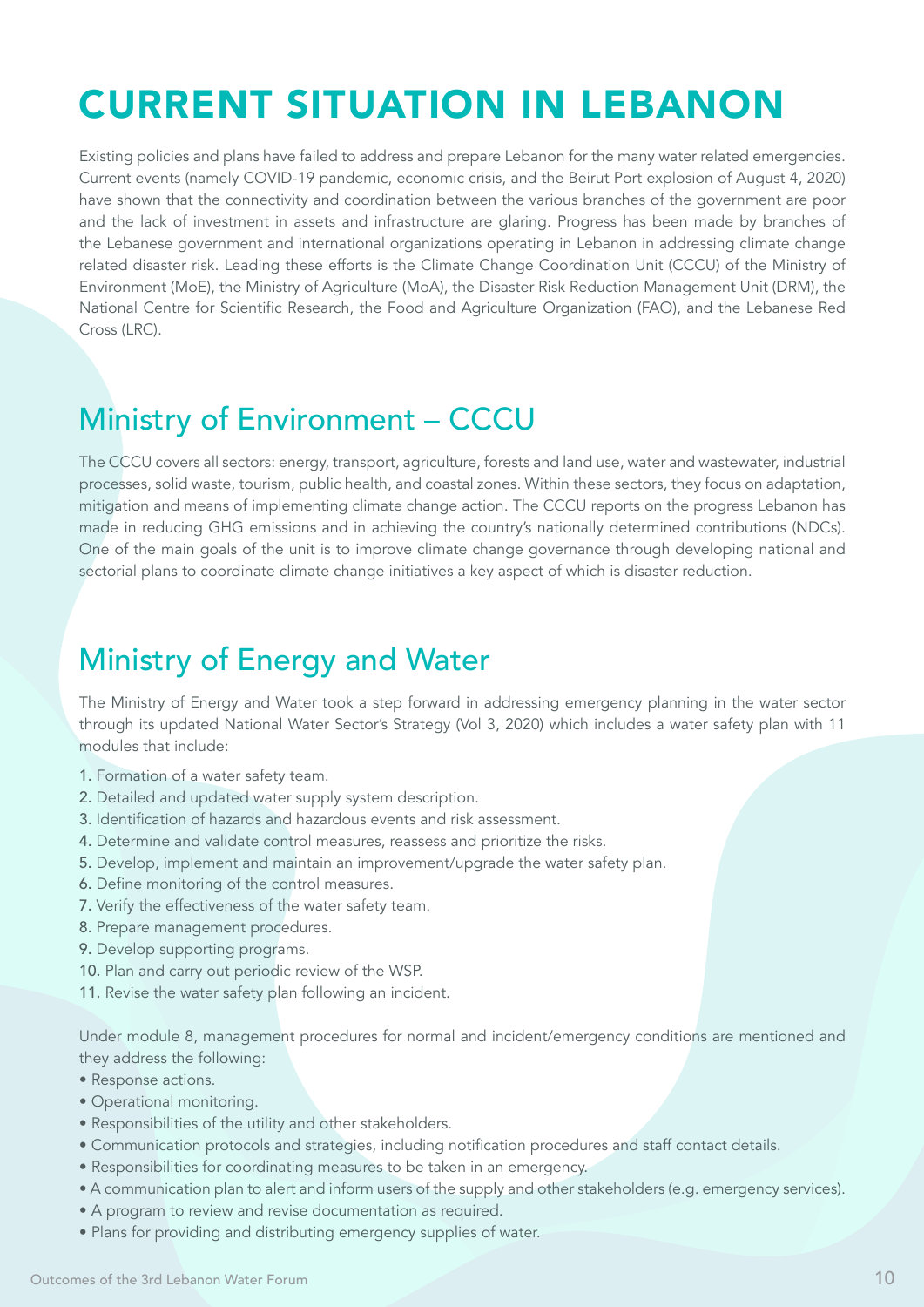### Ministry of Agriculture

• MoA plans to assist the agricultural sector in many areas of intervention to better:

- o Adapt to climate change.
- o Introduce the adaptation measures through the various implemented programmes, and
- o Conduct a study to estimate the greenhouse gas emissions from the agricultural sector, land use changes and forestry.

• In their sixth course of action, the MoA strategy identifies an entry point for intervention through "Supporting and activating the mutual fund for the insurance of agricultural sector against natural disasters and reviewing and assessing the proposed financial mechanism".

• The MoA, though, does not specifically tackle disaster reduction or risk management in agriculture.

### Disaster Risk Reduction Management Unit

The DRM unit's vision is to build resilience in Lebanon to withstand man-made and natural disasters.

- The DRM unit covers:
	- o strategies
	- o policies
	- o action plans and
	- o tracks their implementation
	- o awareness
	- o early warning systems
	- o research studies and understanding disaster risk
- Collaboration of every organization with the DRM is issued by a decree via the prime minister.
- Contains a National Crisis Coordination Committee to cover response in the case of a national crisis.
- A national taskforce (activated in 2018) in order to develop:
	- o National reduction strategy
	- o Response framework
	- o Recovery framework
	- o Mitigation and prevention framework.

• In 2018, government's priority shifted from focusing on preparedness, recovery and response to adaptation and mitigation to flood events.

• Develops multi-hazard risk assessments, studies, and flood risk maps, as well as usage of drones for scientific purposes.

- The supporting scientific research is conducted by the National Council for Scientific Research (CNRS).
- Provides early warning systems that cover floods and wildfire simulations among others.

The new DRM national strategy will focus on the following priorities (Prime Minister Decree, Appendix B):

- The role of public sector in prevention and disaster risk.
- The establishment of a policy for the systematic assessment of current risks.
- The reduction of risk at the sector and ministry level.
- The development of a compilation of analysis of disaster losses.
- The preparation of early warning systems.

Amongst the important actions that were highlighted by the DRM over the next five years are:

- To mainstream disaster reduction into ministries.
- To plan development.
- To build the capacities and technical resources of vulnerable communities.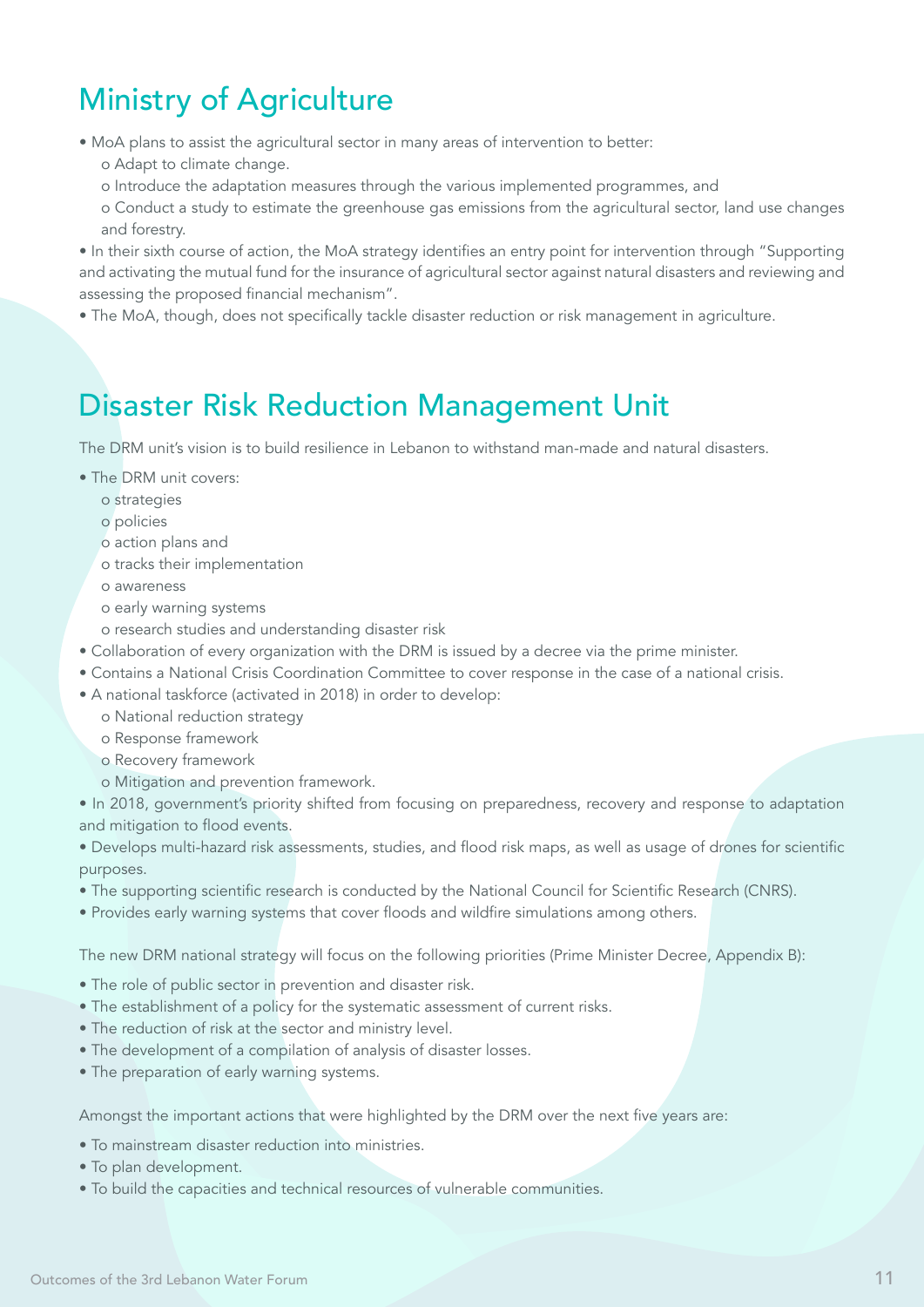- To develop comprehensive community early warning system which has four components:
	- o Understanding the risks.
	- o Developing a contingency.
	- o Setting up the basis for early warning systems.
	- o Communication and awareness with the mass population (which requires working closely with the municipalities).

• The Disaster Risk Management Unit's website has pamphlets to guide the general public on how to remain safe during certain disasters.

### Lebanese Red Cross (LRC)

- Climate related hazards have been addressed before, as these often come up during community-based vulnerability and capacity assessments, allowing LRC to identify these hazards.
- The LRC DRR Unit focuses mostly on community resilience, disaster preparedness, mitigation and prevention.
- The Lebanese Red Cross works on all levels, ranging from individual and local to district, national and even international.
- Community resilience and sustainability are achieved by creating a DRM structure within a community.
- Capacity building is part of LRC activities. There is no specific focus on agriculture or agricultural areas, however, all mentioned hazards are targeted.

### CEDRE, CDR, Water Establishments, and Litani River Authority

Current mandates mention the need to:

- Develop emergency plans for floods, droughts, and dam failures CEDRE's investment in the Emergency Action Plan is to identify emergency situations that could threaten the dams, and to plan for an expedited, effective response to prevent their failure (CEDRE, 2018).
- Include components in drought management plan (but not limited to) the ability to declare a drought emergency implemented directly by water establishments, CDR, and LRA. (Water security analysis, 2017).
- Improve storage capacity to meet increasing demands by building additional reservoirs (LRA, CDR), or by artificial recharge of groundwater aquifers, surface water storage (lakes and dams) (CDR).
- Emergency relief plan for about 50% increase in population in Lebanon due to displacement of refugees caused by the Syrian Crisis. (CEDRE, 2018) –Those are related to small scale interventions by NGOs in Syrian refugee camps.
- Flood mitigation management plan needs to be put forth, (CDR) to delineate high risk flood zones, and to reuse of flood water via holding tanks to recharge groundwater aquifers.
- CDR also proposed support to combat desertification.
- Lebanon Crisis Response Plan by CEDRE (2018) tackled Expansion and Improvement of the existing water supply system networks and dam conveyance systems. Also, by mobilizing additional water resources via new dams.
- Response to the financial/economic and political crises and COVID-19, are being dealt with via foreign aid; without which, the WEs could not have maintained operations. (Water Establishments)

All the above entities and stated plans though present on paper have been shown to be ineffective once an emergency occurs. The Port of Beirut explosion of August 4, 2020 clearly showed the hierarchy and channels of communications were not respected; the mass fish kill of April 2021 also failed to trigger the proper reaction and cooperation of government authorities. These are only two recent examples amongst a history of many.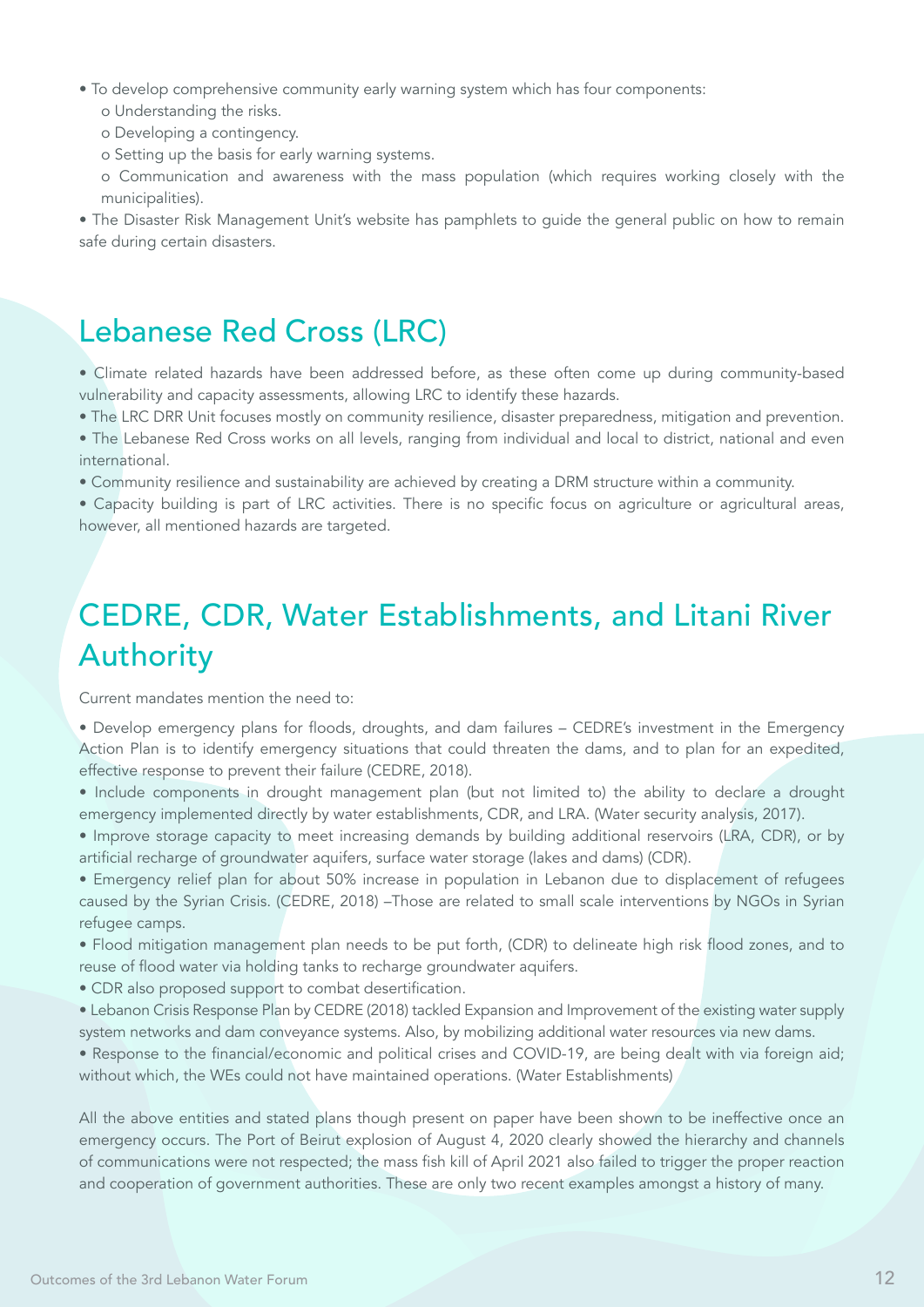## RECOMMENDATION AND NEXT STEPS

There is a need to consider response plans to all kinds of disasters (natural and man-made). The past year and a half (2019-2021) have proven that Lebanon is prone to a variety of emergency situations. Also, most of the reviewed documents failed to demonstrate how the strategies will be implemented. Failure to invest in emergency response planning will result in a high cost of damages to a cross section of sectors, as well as little or no freshwater supply to a large number of the Lebanese population, especially the vulnerable.

The case studies provided are similar to the challenges faced by Lebanon. To overcome the confusion and nearparalysis that has been witnessed in the past year and a half, policies must clearly be drawn that would coordinate if not integrate the activities of the various entities and ministries such that emergency action is triggered and the support infrastructure activated automatically. For this to happen the following actions are recommended:

#### Administrative action:

There are recommended actions to tackle policy making, joint efforts and communication, as well as establishing effective database networks for all key players in the water sector. The following actions need to be addressed in the short term because the legal procedures take a lot of time to process and because the water sector's improvement is impeded by the lack of collaboration and distribution of duties among key players.

#### Short term

• Quick action to link and focus the policy and governance frameworks for DRR, poverty reduction, and CCA in a way that can bring these local and sectorial approaches into the mainstream.

• Lebanon's many commitments to international agreements (e.g. PA, Agenda 2030, Sendai, UNCCD) require a combined effort from the CCCU, DRM unit, SDGs unit and others.

o Coordination protocol should be formulated that mainstreams the activities at all levels: conceptualization, initiation of actions, conduct and implementation actions, and monitoring of results.

o This could be done through an independent monitoring unit that tracks the mainstreaming effort and ensures that all stakeholders are well informed of any obstacles and barriers to allow for swift response to overcome them.

• Strengthen national policy and planning processes to reflect the importance of a strong, enabling environment for DRR and CCA initiatives at local (e.g. community and enterprise) level by ensuring policy cohesion and mainstreaming across all development sectors.

• Organizations and NGOs working on projects in Lebanon must start combining both DRR and CCA within their projects. FAO for instance, has been tackling climate change, especially within the agricultural sector, through a series of projects that amongst other aspects promote the SDGs and climate changes measures within national policies.

o Establish and continually maintain a single, online database of past, current and planned DRR, SDG, CCA and related projects that have multi-country involvement. The database should include information on tangible benefits and learning generated, to promote joint planning, evaluation assessments and other activities.

### Financial Investments – funds and physical infrastructure

Financial investments include proper distribution of international aids as well revenue from tariff collection; and reinvestment in physical infrastructures for better storage and response to emergencies.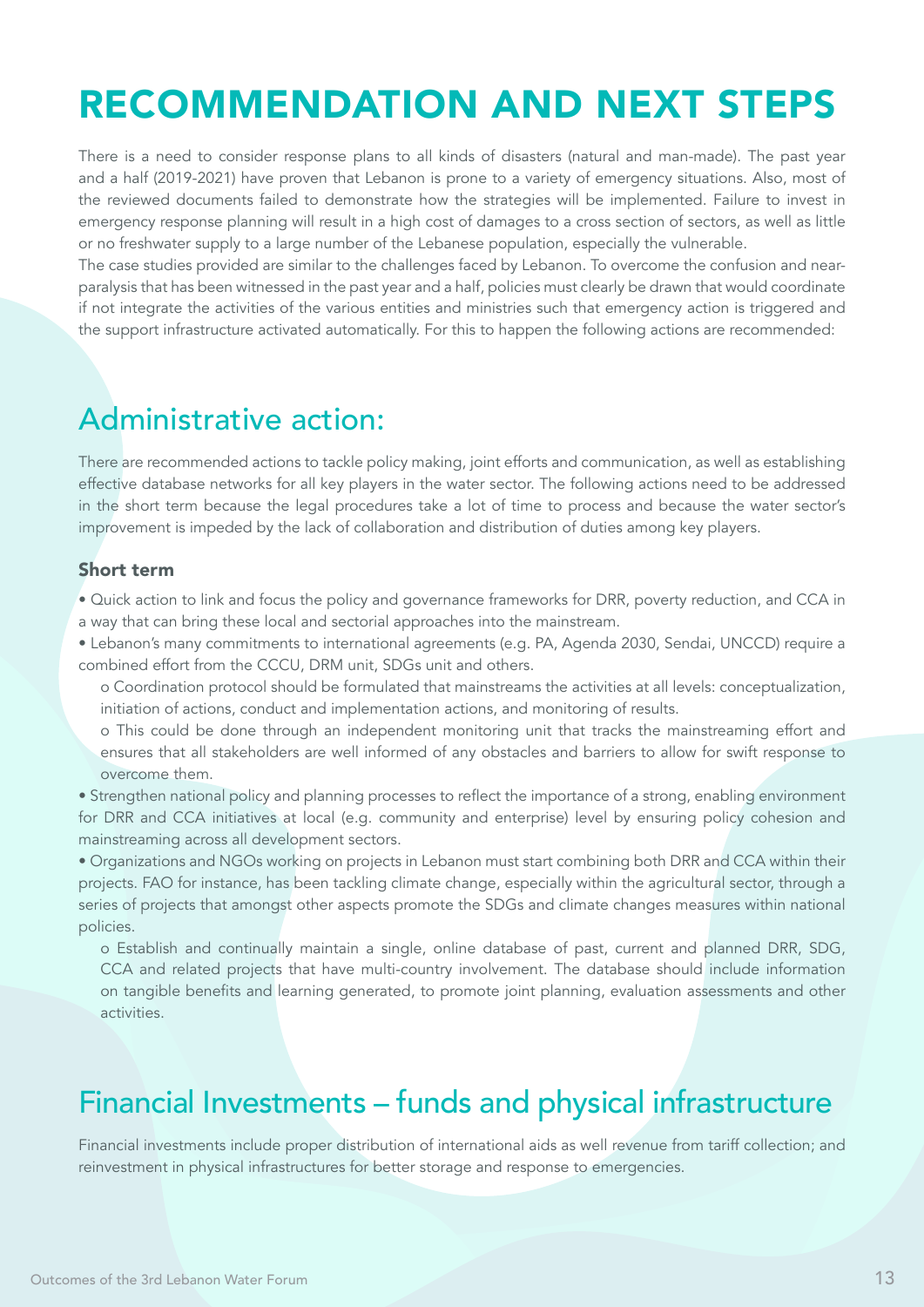#### Short term

• Maintain international aids and invest properly in order to operate independently.

• The government should develop a funding priority list targeting CCA and DRR and their integration that is free from political interference and donor bias.

Medium to long term

- Preparation of facilities to mitigate damage to structures that might lead to electricity blackouts.
- Preparation of reservoirs and pipe networks to provide emergency water supplies.
- Procurement of emergency equipment such as generators, fuel, spare pipes and fittings, etc. to use for drinking water delivery via the existing or emergency water networks.
- Procurement of emergency water storage facilities that could be used to provide water to areas that need water for several days.
- Invest, in coordination with water establishments, in rainwater harvesting projects to capture and store rainwater at the individual lot/household/establishment level.

### Education and Capacity Building

Another form of investment to be put in action is human capital; the general population, as well as employees and professionals in the water sector.

#### Short to medium term

• CCA innovations are more science oriented and the generated knowledge needs to be transferred to the local level. This knowledge transfer could be done in association with DRR awareness activities at the community and local levels.

• Focus on bottom-up community-based approaches. These approaches have proven to be successful in the past in Lebanon on small scale agricultural projects conducted by the CNRS and FAO within small scale farming communities; however, the institutional framework was not available to further enable and follow up on these projects.

- Document case studies, good practices, lessons learned, methodologies and tools that can be used to enhance the integration of DRR and CCA at regional, national and community levels
- Make every reasonable effort to co-convene DRR and CCA meetings at times and locations that maximize the coordination and integration opportunities.
- Training onsite staff for a general and specific preparedness of facilities in order to mitigate damage.

### Plan for Emergency Response Action

Actual plans for response in case of specific emergencies – floods and droughts for example – should be well prepared and include the following for a more effective response in terms of financial and human losses.

#### Short term

• Establishing effective monitoring networks to alert of an upcoming disaster.

• Teams of various disciplines to respond during the emergency and to conduct outreach to affected facilities; assess damages, provide support as well as coordinate among all parties involved.

#### Long term

- Prepare emergency mass communication systems pre, intra and post disasters given the high chance that standard communication servers are destroyed as well as.
- Preposition medical, and survival supply kits in high risk zones.
- Preparation of healthcare system response.
- Prepare mass evacuation plans via predetermined evacuation routes taking into consideration traffic jams should evacuations need to be done in a limited amount of time.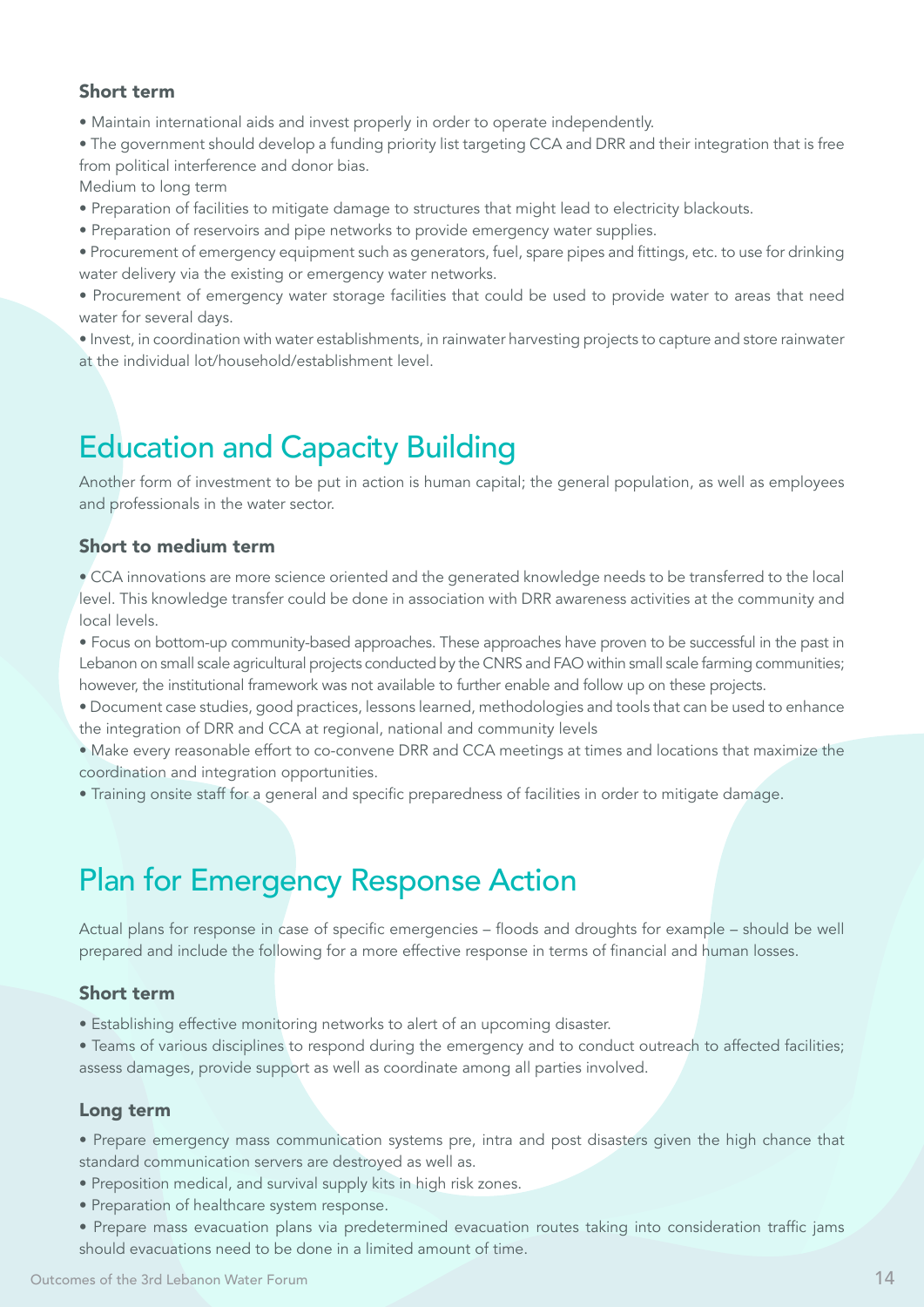# REFERENCES

Beirut Mount Lebanon Water Establishment. (2018). Lebanon Water Project, Final Executive Summary. Water Security Analysis for Regional Water Establishments (RWE) and Litani River Authority (LRA).

Bekaa Water Establishment and Litani River Authority. (2018). Lebanon Water Project. Final Executive Summary. Water Security Analysis for Regional Water Establishments (RWE) and Litani River Authority (LRA).

CNRS and FAO. (2018). Vulnerability and Risk Assessment to Facilitate Planning for Disaster Risk Reduction and Climate Change Adaptation in in Agriculture Sectors in Lebanon.

Conférence économique pour le développement, par les réformes et avec les entreprises. (2018, April).Capital Investment Program. Council for Development and Reconstruction. 2012. National strategy for the water sector.

David Alexander. (1988). Valtellina Landslide and Flood Emergency, Northern Italy, 1987, Disasters, 1988, vol. 12, issue 3, pp. 212–222 doi:10.1111/j.1467-7717.1988.tb00671.x.

De Châtel, F. (2014). The Role of Drought and Climate Change in the Syrian Uprising: Untangling the Triggers of the Revolution, Middle Eastern Studies, 50(4) 521-535, DOI: 10.1080/00263206.2013.850076.

Deloitte.(2017). Model risk assessment, 2nd MRM event. Paris. https://www2.deloitte.com/content/dam/ Deloitte/fr/Documents/risk/deloitte\_MRM-event-cr-260417.pdf.

Eric N. Smith. (2014). Workplace Security Essentials.

Eun Joo Park. (2020). Strategy of Water Distribution for Sustainable Community: Who Owns Water in Divided Cyprus?

G. B. Crosta, S. Imposimato, and D. G. Roddeman. (2003). Numerical modelling of large landslides stability and runout, Natural Hazards and Earth System Sciences 3: 523–538.

Margaret T. Crichton; Cameron G. Ramsay; Terence Kelly. (2009). Enhancing Organizational Resilience through Emergency Planning: Learnings from Cross<sup>m</sup>Sectoral Lessons. https://doi.org/10.1111/j.1468-5973.2009.00556.x.

Maxwell, D., Russo, L., & Alinovi, L. (2011). Constraints to addressing food security in protracted crises. Proceedings of the National Academy of Sciences. 109, 12321-12325.

McDonnell, R., & Ismail, S. (2011). Climate Change is a Threat to Food Security and Rural Livelihoods in the Arab Region. International Center for Biosaline Agriculture, United Arab Emirates.

Ministry of Energy and Water. (2020). National Water Sector Strategy plan Updated Volumes I II III IV V.

North Lebanon Water Establishment. (2018). Lebanon Water Project, Final Executive Summary. Water Security Analysis for Regional Water Establishments (RWE) and Litani River Authority (LRA).

Pricewaterhouse Coopers Company. (2017). Presentation on Emergency preparedness: Return on investment methodology, presentation.

Salman Keyani Borujeni, Sheng Guo, Kavitha Sreenivas, Paolo Della Bella. (2018). Presentation-Emergency Plan for Flood-Sondrio Italy.